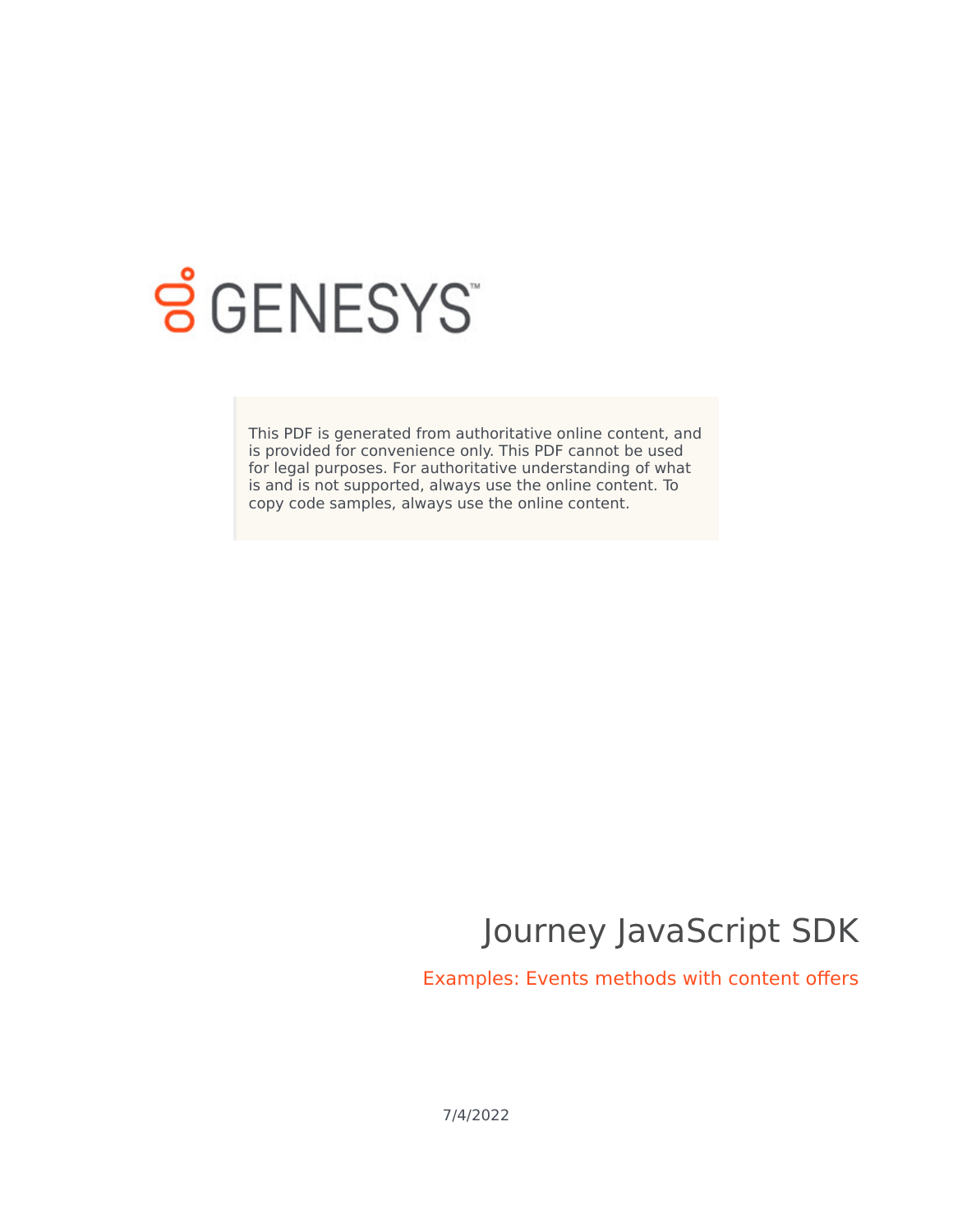#### Contents

- 1 [Subscribe to offered events](#page-2-0)
- 2 [Subscribe to accepted events](#page-2-1)
- 3 [Subscribe to rejected events](#page-2-2)
- 4 [Subscribe to ignored events](#page-2-3)
- 5 [Subscribe to errored events](#page-3-0)
- 6 [Subscribe to all content offer events](#page-3-1)
- 7 [Unsubscribe from content offers in the offered state](#page-3-2)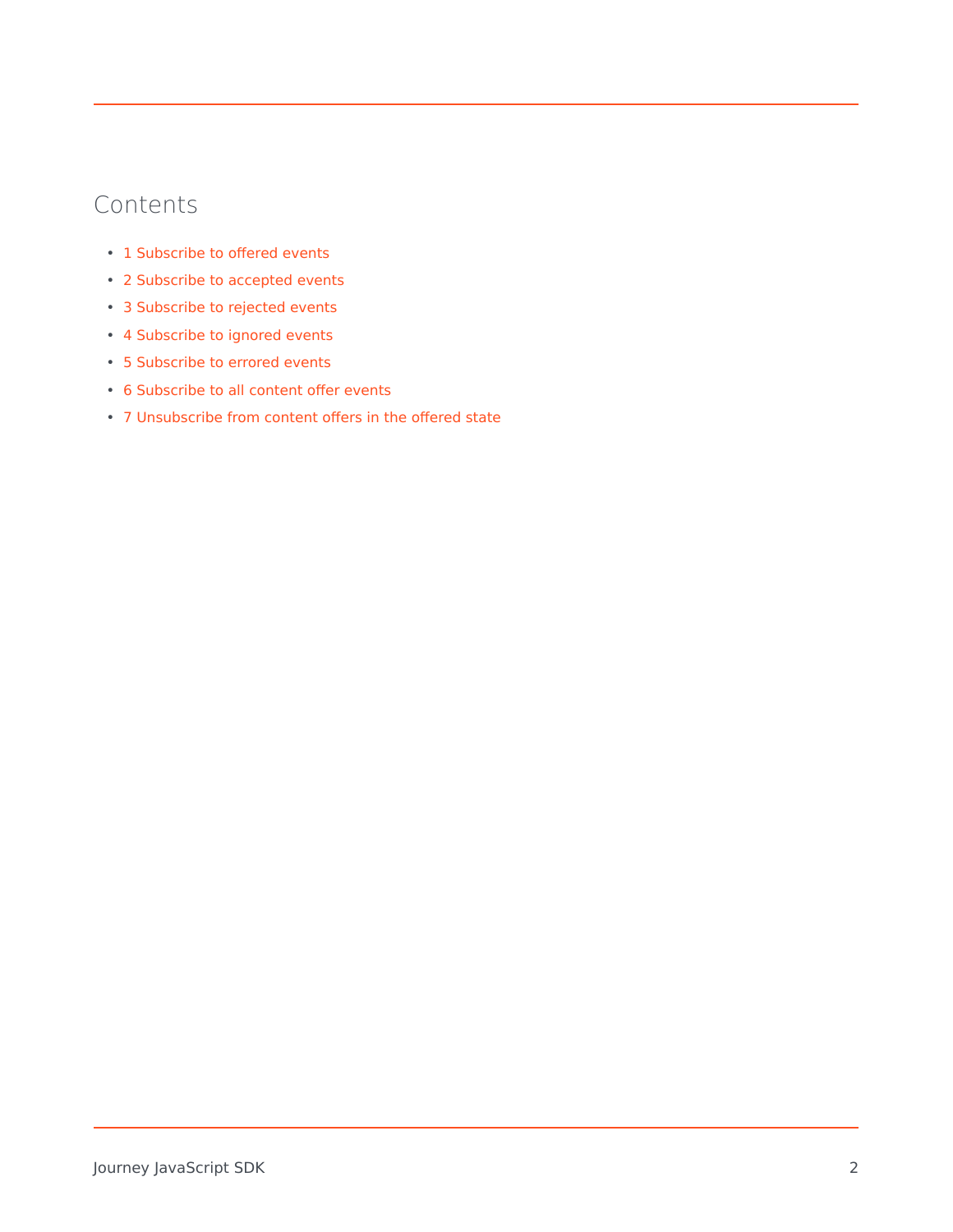See examples of how to use Events methods with content offers.

#### Important

This article only applies to customers using web chat. If you are a Genesys Cloud CX customer, we encourage you to use the new web messaging feature to replace web chat.

#### <span id="page-2-0"></span>Subscribe to offered events

```
ac('on', 'contentoffer:offered', (event) => {
 console.log('received %s:%s event', event.actionMediaType, event.actionState, event);
});
```
#### <span id="page-2-1"></span>Subscribe to accepted events

```
ac('on', 'contentoffer:accepted', (event) => {
 console.log('received %s:%s event', event.actionMediaType, event.actionState, event);
});
```
#### <span id="page-2-2"></span>Subscribe to rejected events

```
ac('on', 'contentoffer:rejected', (event) => {
 console.log('received %s:%s event', event.actionMediaType, event.actionState, event);
});
```
#### <span id="page-2-3"></span>Subscribe to ignored events

```
ac('on', 'contentoffer:ignored', (event) => {console.log('received %s:%s event', event.actionMediaType, event.actionState, event);
});
```